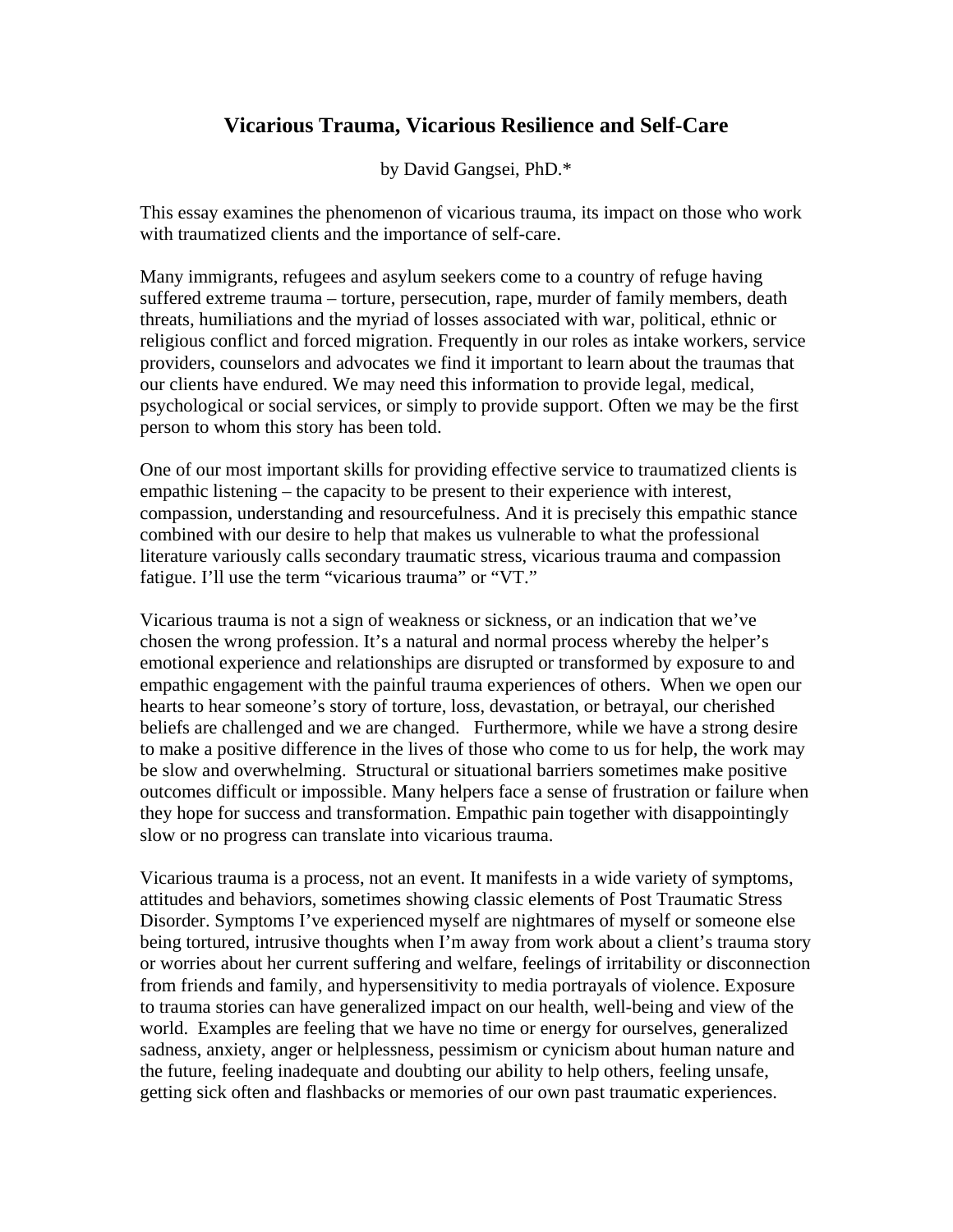Although we may call these experiences understandable and even normal responses to repeated exposure to the painful side of reality, they can definitely cause problems, leading to impairment in our quality of life and our effectiveness in our work. Some consequences are absenteeism, loss of motivation or ability to work and even disability or leaving the field.

Given these realities, self-care is a necessary and essential part of both individual and organizational approaches to the work. At both levels, it's important to follow principles we can call  $A - B - C$ , Awareness, Balance and Connection.

**Awareness** means recognizing that vicarious trauma is real. Simply naming it can relieve some of the impact by providing a measure of cognitive control. This requires formal recognition of the issue at the management and supervisory level, education and training for all staff and mechanisms for on-going and supportive attention to the issue. At Survivors of Torture, International in San Diego, where I served as clinical director for eight years, the clinical service staff has a monthly meeting for 90 minutes, as part of the work schedule, called VT and Self-Care. The guidelines were confidentiality, respect and conversation focused only ourselves, our VT experiences and our self-care activities.

**Balance** means maintaining a balance within work and between work and the rest of life. At the individual level, this means attention to healthy lifestyle including sleep, diet, exercise and monitoring for risky or harmful behaviors. Human service workers are typically highly dedicated people whose passion to help their clients can lead to overwork and neglect of other aspects of life. The endemic NGO condition of too much to do with too few resources encourages this practice. Consciously taking time for recreational, social and spiritual pursuits is essential. For me, hiking in the mountains and listening to jazz are activities that keep me consciously and intentionally connected to what is positive and beautiful in the world. Limiting exposure to violence in print and visual material, especially before bedtime, may be important. At the organizational level, balance means making sure staff members take their vacation and making that vacation as generous as possible, providing variety in work assignments, managing the size and variety of client caseloads, recognizing achievements and ensuring mechanisms for staff to contribute their ideas to the organization's program.

**Contact** means having specific other people with whom to share the difficult emotions of trauma-oriented work - sadness, anger, frustration, demoralization or fearfulness – and also the pleasures and satisfactions of that work. In my experience, the most helpful people in this regard are coworkers and colleagues doing similar work. They are most likely to be interested and to understand. At Survivors of Torture, International, our monthly meeting created a culture of awareness and trust in which staff members frequently approach each other informally for a "VT consult."

A final key component of self-care is conscious recognition and celebration of the satisfactions and successes of our work. As clinical director at SURVIVORS, I noticed that some of the therapists described the work as uplifting and inspiring. This led me to